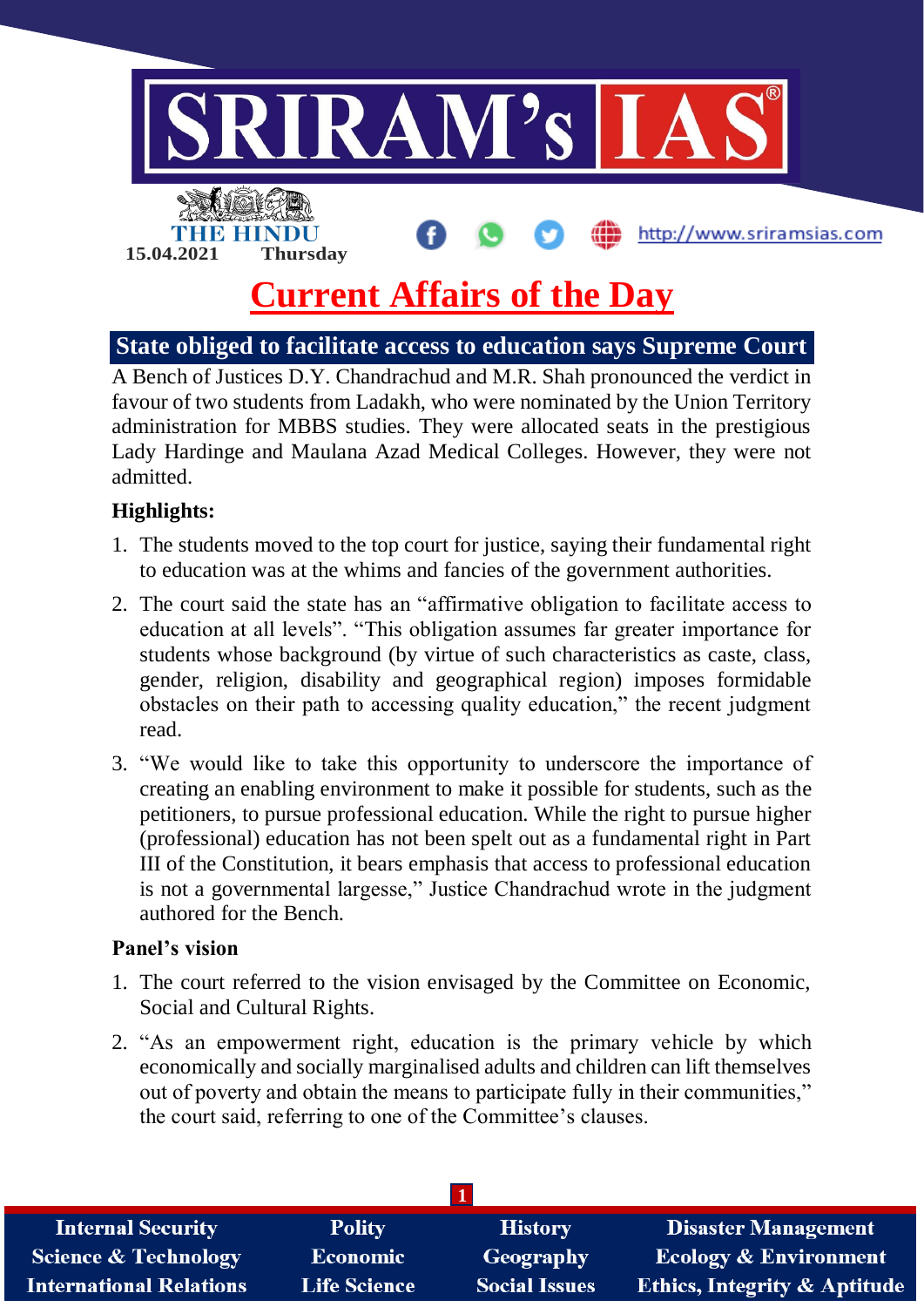

India and Russia are "committed" to completing their contract for the S-400 missile system, due to be delivered to India at the end of the year, both countries opposed U.S. sanctions on the issue.

## **Highlights:**

- 1. India and Russia do not recognise bilateral sanctions as they are illegal tools of unfair competition, pressure and blackmail. This was clearly stated by the two Foreign Ministers in their exchange.
- 2. The S-400 contract is on track for delivery of the systems, despite America's repeated threat that the deal could attract sanctions under its CAATSA law. Washington has already sanctioned China over its purchase of the S-400.

## **Background:**

#### **What is CAATSA?**

The Countering America's Adversaries through Sanctions Act (CAATSA) aims to counter the aggressions by Russia, Iran and North Korea. Its major objective is to discourage exports of Russian defence equipment. CAATSA banned 39 Russian entities, dealings with which could make third parties like India liable to sanctions.

#### **Implications on India's weapon purchase**

- 1. It directly affects India's arms procurement from Russia.
- 2. India has already signed a deal for the S-400 air defence system. Some other projects like 1135.6 frigates and Ka226T helicopters will also come under the US scanner.
- 3. CAATSA can affect India-Russia joint defence ventures like India-Russia joint ventures are - Brahmos Aerospace.
- 4. Indian manufacturing entities generally import spare parts from various Russian companies for defence equipment. Raw materials, components, spare parts and research products will also affect CAATSA.

| <b>Internal Security</b>        | <b>Polity</b>       | <b>History</b>       | <b>Disaster Management</b>              |  |  |  |
|---------------------------------|---------------------|----------------------|-----------------------------------------|--|--|--|
| <b>Science &amp; Technology</b> | <b>Economic</b>     | Geography            | <b>Ecology &amp; Environment</b>        |  |  |  |
| <b>International Relations</b>  | <b>Life Science</b> | <b>Social Issues</b> | <b>Ethics, Integrity &amp; Aptitude</b> |  |  |  |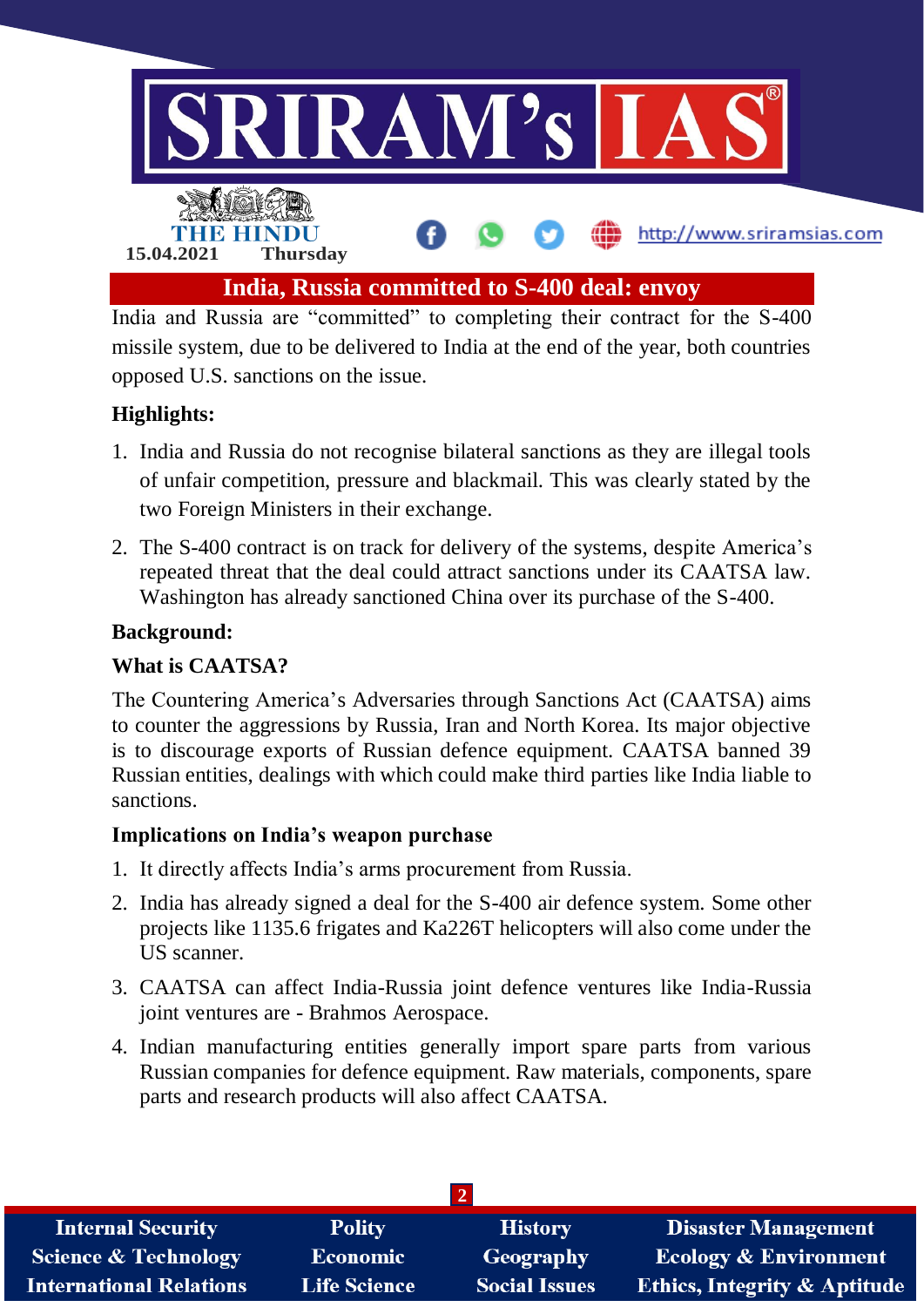

# **'India's public debt level among highest in emerging economies'**

**News:** India's public debt level is among the highest in emerging economies with a quantitative easing programme underway, while its debt affordability is among the weakest, Moody's Investors Service said.

## **Highlights:**

- 1. The Reserve Bank of India's programme aims to stabilise the domestic bond market, the report titled, 'Quantitative easing programs are largely positive, but risks vary across economies', noted.
- 2. While the bank does not operate in the primary market, dividend payments and transfers of excess reserves to the government fund part of the budget deficit, the report said.
- 3. The bank targets buying more than ₹3 trillion [\$41.3 billion] of government bonds this fiscal year, having purchased  $\overline{3}3.1$  trillion bonds in the previous fiscal year," Moody's added in the report. "Most economies' debt burdens will rise before they stabilise over the next few years," it said.
- 4. Depending on recovery prospects and future debt servicing costs, high debt levels may become unsustainable for the more vulnerable economies," the report warned.

| <b>Internal Security</b>        | <b>Polity</b>       | <b>History</b>       | <b>Disaster Management</b>              |  |  |
|---------------------------------|---------------------|----------------------|-----------------------------------------|--|--|
| <b>Science &amp; Technology</b> | <b>Economic</b>     | Geography            | <b>Ecology &amp; Environment</b>        |  |  |
| <b>International Relations</b>  | <b>Life Science</b> | <b>Social Issues</b> | <b>Ethics, Integrity &amp; Aptitude</b> |  |  |